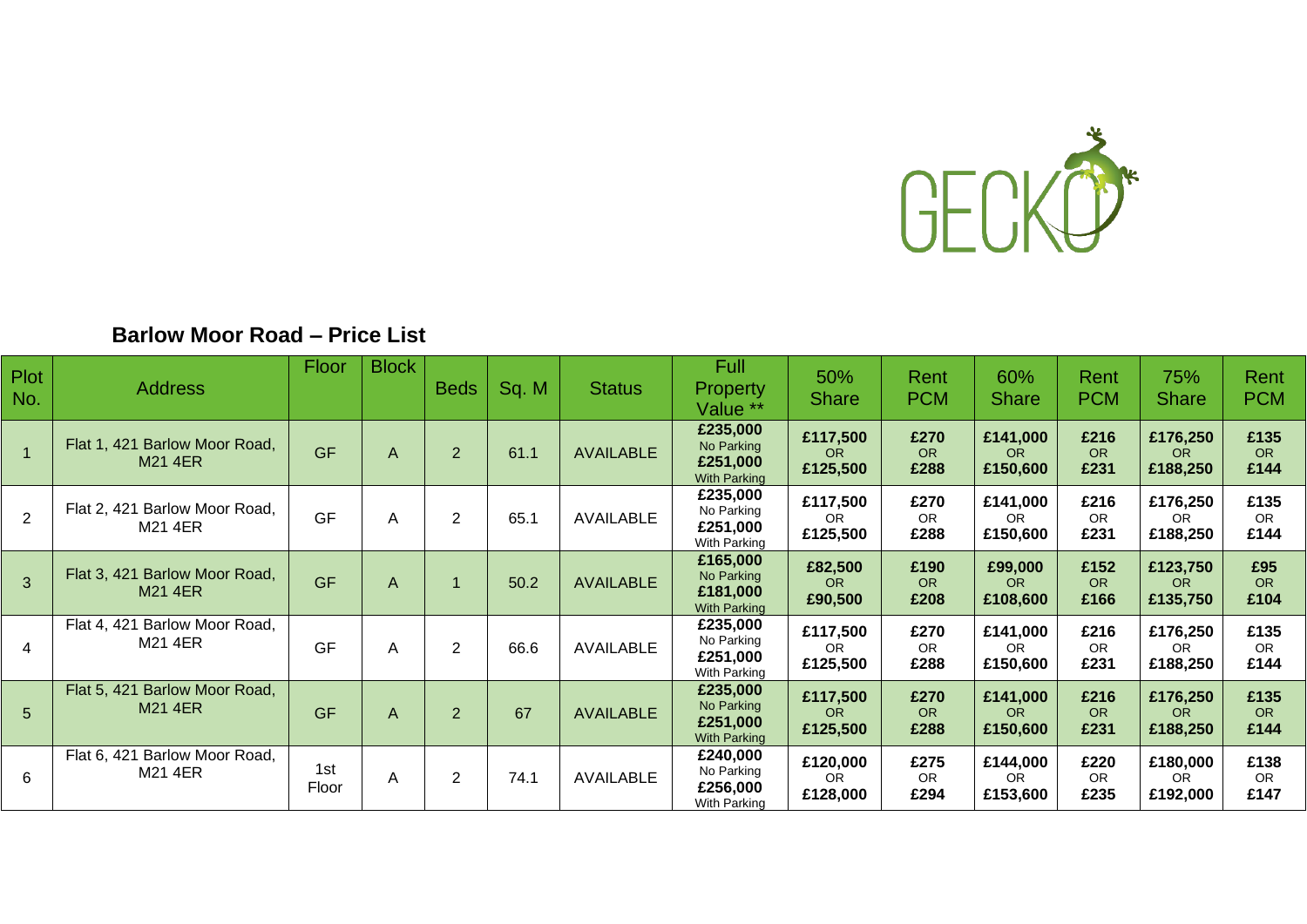| $\overline{7}$ | Flat 7, 421 Barlow Moor Road,<br><b>M21 4ER</b>  | 1st<br>Floor | $\mathsf{A}$   | $\overline{2}$ | 65.1 | <b>AVAILABLE</b> | £235,000<br>No Parking<br>£251,000<br><b>With Parking</b> | £117,500<br><b>OR</b><br>£125,500 | £270<br><b>OR</b><br>£288 | £141,000<br><b>OR</b><br>£150,600 | £216<br><b>OR</b><br>£231 | £176,250<br><b>OR</b><br>£188,250 | £135<br><b>OR</b><br>£144 |
|----------------|--------------------------------------------------|--------------|----------------|----------------|------|------------------|-----------------------------------------------------------|-----------------------------------|---------------------------|-----------------------------------|---------------------------|-----------------------------------|---------------------------|
| 8              | Flat 8, 421 Barlow Moor Road,<br>M21 4ER         | 1st<br>Floor | A              | 1              | 57.3 | <b>AVAILABLE</b> | £165,000<br>No Parking<br>£181,000<br>With Parking        | £82,500<br><b>OR</b><br>£90,500   | £190<br>OR<br>£208        | £99,000<br>OR.<br>£108,600        | £152<br>OR<br>£166        | £123,750<br><b>OR</b><br>£135,750 | £95<br>OR<br>£104         |
| 9              | Flat 9, 421 Barlow Moor Road,<br><b>M21 4ER</b>  | 1st<br>Floor | $\mathsf{A}$   | $\overline{2}$ | 66.6 | <b>AVAILABLE</b> | £235,000<br>No Parking<br>£251,000<br><b>With Parking</b> | £117,500<br><b>OR</b><br>£125,500 | £270<br>OR<br>£288        | £141,000<br><b>OR</b><br>£150,600 | £216<br><b>OR</b><br>£231 | £176,250<br><b>OR</b><br>£188,250 | £135<br><b>OR</b><br>£144 |
| 10             | Flat 10, 421 Barlow Moor Road,<br>M21 4ER        | 1st<br>Floor | Α              | $\overline{2}$ | 70.7 | <b>AVAILABLE</b> | £240,000<br>No Parking<br>£256,000<br>With Parking        | £120,000<br><b>OR</b><br>£128,000 | £275<br>OR<br>£294        | £144,000<br>OR.<br>£153,600       | £220<br><b>OR</b><br>£235 | £180,000<br><b>OR</b><br>£192,000 | £138<br><b>OR</b><br>£147 |
| 11             | Flat 11, 421 Barlow Moor Road,<br><b>M21 4ER</b> | 2nd<br>Floor | $\mathsf{A}$   | $\overline{2}$ | 74.1 | <b>AVAILABLE</b> | £240,000<br>No Parking<br>£256,000<br><b>With Parking</b> | £120,000<br><b>OR</b><br>£128,000 | £275<br><b>OR</b><br>£294 | £144,000<br><b>OR</b><br>£153,600 | £220<br><b>OR</b><br>£235 | £180,000<br><b>OR</b><br>£192,000 | £138<br><b>OR</b><br>£147 |
| 12             | Flat 12, 421 Barlow Moor Road,<br>M21 4ER        | 2nd<br>Floor | A              | $\overline{2}$ | 65.1 | <b>AVAILABLE</b> | £238,000<br>No Parking<br>£254,000<br>With Parking        | £119,000<br><b>OR</b><br>£127,000 | £273<br>OR<br>£292        | £142,800<br><b>OR</b><br>£152,400 | £219<br>OR<br>£233        | £178,500<br><b>OR</b><br>£190,500 | £137<br><b>OR</b><br>£146 |
| 13             | Flat 13, 421 Barlow Moor Road,<br><b>M21 4ER</b> | 2nd<br>Floor | $\overline{A}$ | $\overline{1}$ | 57.3 | <b>AVAILABLE</b> | £165,000<br>No Parking<br>£181,000<br><b>With Parking</b> | £82,500<br><b>OR</b><br>£90,500   | £190<br>OR<br>£208        | £99,000<br>OR<br>£108,600         | £152<br><b>OR</b><br>£166 | £123,750<br><b>OR</b><br>£135,750 | £95<br>OR<br>£104         |
| 14             | Flat 14, 421 Barlow Moor Road,<br>M21 4ER        | 2nd<br>Floor | Α              | $\overline{2}$ | 66.6 | <b>AVAILABLE</b> | £235,000<br>No Parking<br>£251,000<br>With Parking        | £117,500<br><b>OR</b><br>£125,500 | £270<br>OR<br>£288        | £141,000<br><b>OR</b><br>£150,600 | £216<br>OR<br>£231        | £176,250<br><b>OR</b><br>£188,250 | £135<br>OR<br>£144        |
| 15             | Flat 15, 421 Barlow Moor Road,<br><b>M21 4ER</b> | 2nd<br>Floor | $\mathsf{A}$   | $\overline{2}$ | 70.7 | <b>AVAILABLE</b> | £240,000<br>No Parking<br>£256,000<br><b>With Parking</b> | £120,000<br><b>OR</b><br>£128,000 | £275<br><b>OR</b><br>£294 | £144,000<br><b>OR</b><br>£153,600 | £220<br><b>OR</b><br>£235 | £180,000<br>OR.<br>£192,000       | £138<br><b>OR</b><br>£147 |
| 16             | Flat 16, 421 Barlow Moor Road,<br>M21 4ER        | 3rd<br>Floor | A              | $\overline{2}$ | 74.1 | <b>AVAILABLE</b> | £240,000<br>No Parking<br>£256,000<br>With Parking        | £120,000<br><b>OR</b><br>£128,000 | £275<br>OR<br>£294        | £144,000<br>OR.<br>£153,600       | £220<br><b>OR</b><br>£235 | £180,000<br><b>OR</b><br>£192,000 | £138<br><b>OR</b><br>£147 |
| 17             | Flat 17, 421 Barlow Moor Road,<br><b>M21 4ER</b> | 3rd<br>Floor | A              | $\overline{2}$ | 65.1 | <b>AVAILABLE</b> | £235,000<br>No Parking<br>£251,000<br><b>With Parking</b> | £117,500<br>OR.<br>£125,500       | £270<br><b>OR</b><br>£288 | £141,000<br><b>OR</b><br>£150,600 | £216<br><b>OR</b><br>£231 | £176,250<br><b>OR</b><br>£188,250 | £135<br><b>OR</b><br>£144 |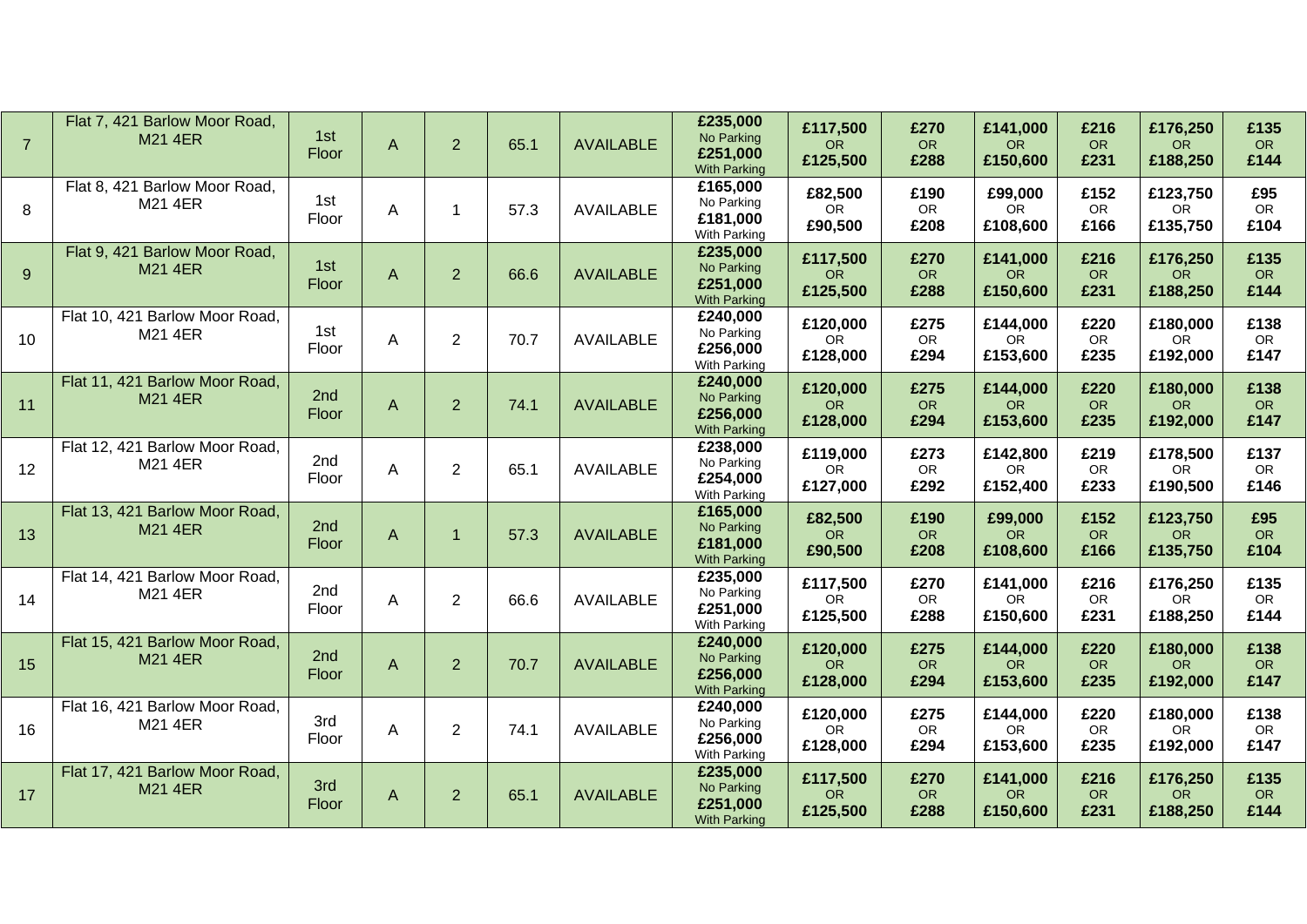| 18 | Flat 18, 421 Barlow Moor Road,<br>M21 4ER        | 3rd<br>Floor | A           | 1              | 57.3 | <b>AVAILABLE</b>                | £165,000<br>No Parking<br>£181,000<br>With Parking        | £82,500<br>OR.<br>£90,500         | £190<br>OR<br>£208        | £99,000<br>OR.<br>£108,600        | £152<br><b>OR</b><br>£166 | £123,750<br><b>OR</b><br>£135,750 | £95<br><b>OR</b><br>£104  |
|----|--------------------------------------------------|--------------|-------------|----------------|------|---------------------------------|-----------------------------------------------------------|-----------------------------------|---------------------------|-----------------------------------|---------------------------|-----------------------------------|---------------------------|
| 19 | Flat 19, 421 Barlow Moor Road,<br><b>M21 4ER</b> | 3rd<br>Floor | A           |                | 41   | <b>AVAILABLE</b>                | £162,500<br>No Parking<br>£178,500<br><b>With Parking</b> | £81,250<br><b>OR</b><br>£89,250   | £187<br><b>OR</b><br>£205 | £97,500<br><b>OR</b><br>£107,100  | £149<br><b>OR</b><br>£164 | £121,875<br><b>OR</b><br>£133,875 | £94<br><b>OR</b><br>£103  |
| 20 | Flat 20, 421 Barlow Moor Road,<br>M21 4ER        | 3rd<br>Floor | A           | 1              | 39.2 | <b>AVAILABLE</b>                | £162,500<br>No Parking<br>£178,500<br>With Parking        | £81,250<br><b>OR</b><br>£89,250   | £187<br>OR<br>£205        | £97,500<br><b>OR</b><br>£107,100  | £149<br><b>OR</b><br>£164 | £121,875<br><b>OR</b><br>£133,875 | £94<br>OR<br>£103         |
| 21 | Flat 21, 421 Barlow Moor Road,<br><b>M21 4ER</b> | 4th<br>Floor | A           | 2              | 74.1 | <b>AVAILABLE</b>                | £240,000<br>No Parking<br>£256,000<br><b>With Parking</b> | £120,000<br><b>OR</b><br>£128,000 | £275<br><b>OR</b><br>£294 | £144,000<br><b>OR</b><br>£153,600 | £220<br><b>OR</b><br>£235 | £180,000<br><b>OR</b><br>£192,000 | £138<br><b>OR</b><br>£147 |
| 22 | Flat 22, 421 Barlow Moor Road,<br>M21 4ER        | 4th<br>Floor | A           | $\overline{2}$ | 65.1 | <b>AVAILABLE</b>                | £238,000<br>No Parking<br>£254,000<br>With Parking        | £119,000<br><b>OR</b><br>£127,000 | £273<br>OR<br>£292        | £142,800<br><b>OR</b><br>£152,400 | £219<br>OR<br>£233        | £178,500<br><b>OR</b><br>£190,500 | £137<br>OR<br>£146        |
| 23 | Flat 23, 421 Barlow Moor Road,<br><b>M21 4ER</b> | 4th<br>Floor | A           |                | 57.3 | <b>AVAILABLE</b>                | £165,000<br>No Parking<br>£181,000<br><b>With Parking</b> | £82,500<br><b>OR</b><br>£90,500   | £190<br><b>OR</b><br>£208 | £99,000<br><b>OR</b><br>£108,600  | £152<br><b>OR</b><br>£166 | £123,750<br><b>OR</b><br>£135,750 | £95<br><b>OR</b><br>£104  |
| 24 | Flat 24, 421 Barlow Moor Road,<br>M21 4ER        | 4th<br>Floor | A           | 1              | 41   | <b>AVAILABLE</b>                | £162,500<br>No Parking<br>£178,500<br>With Parking        | £81,250<br>OR<br>£89,250          | £187<br>OR<br>£205        | £97,500<br><b>OR</b><br>£107,100  | £149<br><b>OR</b><br>£164 | £121,875<br><b>OR</b><br>£133,875 | £94<br><b>OR</b><br>£103  |
| 25 | Flat 25, 421 Barlow Moor Road,<br><b>M21 4ER</b> | 4th<br>Floor | A           |                | 39.2 | <b>AVAILABLE</b>                | £162,500<br>No Parking<br>£178,500<br><b>With Parking</b> | £81,250<br><b>OR</b><br>£89,250   | £187<br><b>OR</b><br>£205 | £97,500<br><b>OR</b><br>£107,100  | £149<br><b>OR</b><br>£164 | £121,875<br><b>OR</b><br>£133,875 | £94<br><b>OR</b><br>£103  |
| 26 | Flat 1, 421A Barlow Moor<br>Road, M21 4ER        | <b>GF</b>    | B           | $\overline{2}$ | 63.8 | <b>AVAILABLE</b>                | £235,000<br>No Parking<br>£251,000<br>With Parking        | £117,500<br><b>OR</b><br>£125,500 | £270<br><b>OR</b><br>£288 | £141,000<br>OR.<br>£150,600       | £216<br><b>OR</b><br>£231 | £176,250<br><b>OR</b><br>£188,250 | £135<br><b>OR</b><br>£144 |
| 27 | Flat 2, 421A Barlow Moor<br>Road, M21 4ER        | <b>GF</b>    | $\mathsf B$ | 1              | 47.6 | <b>AVAILABLE</b>                | £162,500<br>No Parking<br>£178,500<br><b>With Parking</b> | £81,250<br><b>OR</b><br>£89,250   | £187<br><b>OR</b><br>£205 | £97,500<br><b>OR</b><br>£107,100  | £149<br><b>OR</b><br>£164 | £121,875<br><b>OR</b><br>£133,875 | £94<br><b>OR</b><br>£103  |
| 28 | Flat 3, 421A Barlow Moor<br>Road, M21 4ER        | <b>GF</b>    | B           | $\overline{2}$ | 65.9 | <b>SHOW</b><br><b>APARTMENT</b> | N/A                                                       | N/A                               | N/A                       | N/A                               | N/A                       | N/A                               | N/A                       |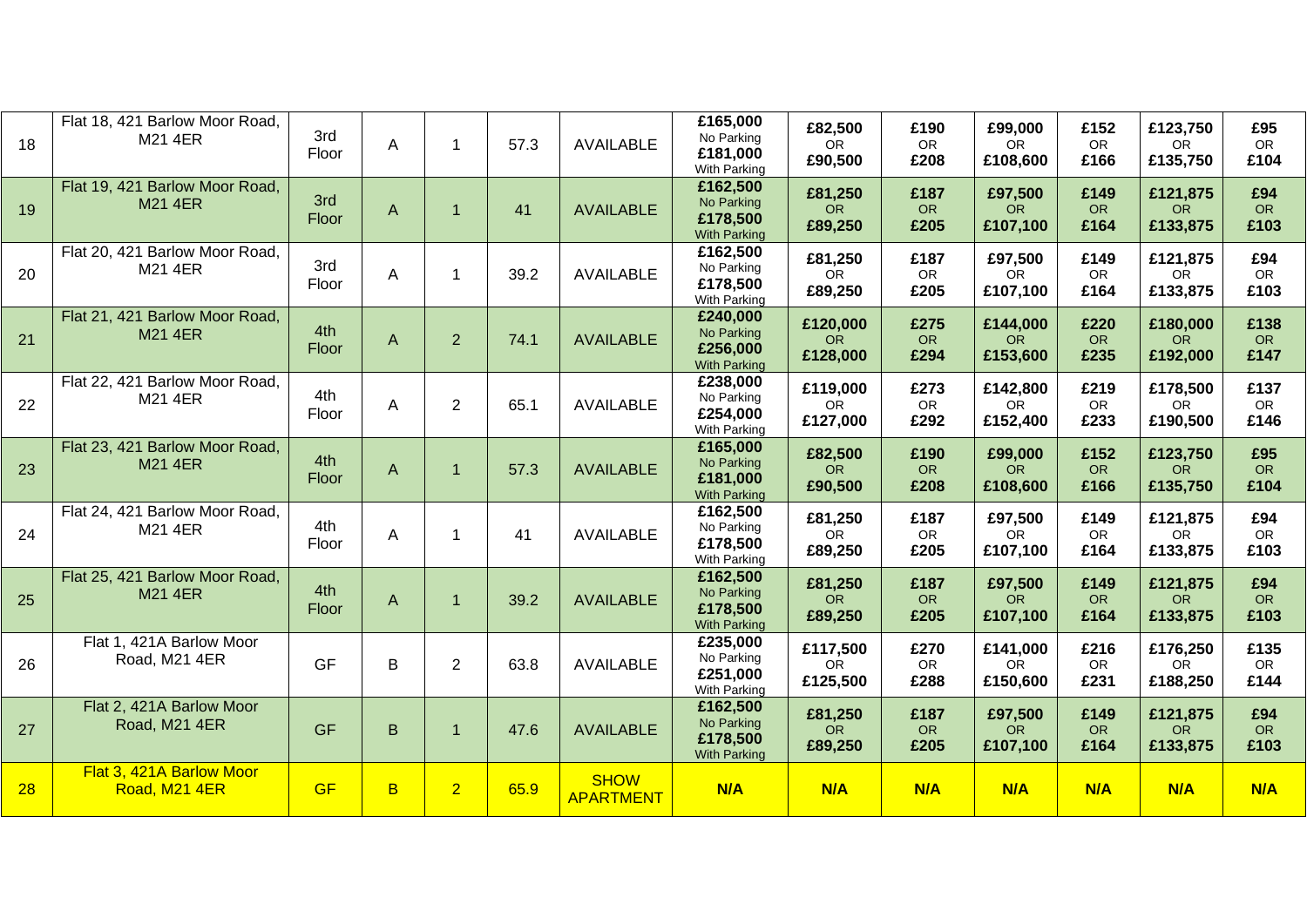| 29 | Flat 4, 421A Barlow Moor<br>Road, M21 4ER  | <b>GF</b>    | B       | $\blacktriangleleft$ | 45.3 | <b>AVAILABLE</b> | £162,500<br>No Parking<br>£178,500<br><b>With Parking</b> | £81,250<br><b>OR</b><br>£89,250   | £187<br><b>OR</b><br>£205 | £97,500<br>OR.<br>£107,100        | £149<br><b>OR</b><br>£164 | £121,875<br>OR.<br>£133,875       | £94<br><b>OR</b><br>£103  |
|----|--------------------------------------------|--------------|---------|----------------------|------|------------------|-----------------------------------------------------------|-----------------------------------|---------------------------|-----------------------------------|---------------------------|-----------------------------------|---------------------------|
| 30 | Flat 5, 421A Barlow Moor<br>Road, M21 4ER  | <b>GF</b>    | B       | $\overline{2}$       | 61.6 | <b>AVAILABLE</b> | £235,000<br>No Parking<br>£251,000<br>With Parking        | £117,500<br><b>OR</b><br>£125,500 | £270<br>OR<br>£288        | £141,000<br>OR.<br>£150,600       | £216<br>OR<br>£231        | £176,250<br><b>OR</b><br>£188,250 | £135<br><b>OR</b><br>£144 |
| 31 | Flat 6, 421A Barlow Moor<br>Road, M21 4ER  | 1st<br>Floor | $\sf B$ | $\overline{2}$       | 63.8 | <b>AVAILABLE</b> | £235,000<br>No Parking<br>£251,000<br><b>With Parking</b> | £117,500<br><b>OR</b><br>£125,500 | £270<br><b>OR</b><br>£288 | £141,000<br><b>OR</b><br>£150,600 | £216<br><b>OR</b><br>£231 | £176,250<br><b>OR</b><br>£188,250 | £135<br><b>OR</b><br>£144 |
| 32 | Flat 7, 421A Barlow Moor<br>Road, M21 4ER  | 1st<br>Floor | $\sf B$ | 1                    | 47.6 | <b>AVAILABLE</b> | £162,500<br>No Parking<br>£178,500<br>With Parking        | £81,250<br><b>OR</b><br>£89,250   | £187<br>OR<br>£205        | £97,500<br>OR.<br>£107,100        | £149<br>OR<br>£164        | £121,875<br>OR.<br>£133,875       | £94<br><b>OR</b><br>£103  |
| 33 | Flat 8, 421A Barlow Moor<br>Road, M21 4ER  | 1st<br>Floor | $\sf B$ | $\overline{2}$       | 65.9 | <b>AVAILABLE</b> | £235,000<br>No Parking<br>£251,000<br><b>With Parking</b> | £117,500<br><b>OR</b><br>£125,500 | £270<br><b>OR</b><br>£288 | £141,000<br><b>OR</b><br>£150,600 | £216<br><b>OR</b><br>£231 | £176,250<br><b>OR</b><br>£188,250 | £135<br><b>OR</b><br>£144 |
| 34 | Flat 9, 421A Barlow Moor<br>Road, M21 4ER  | 1st<br>Floor | $\sf B$ | 1                    | 45.3 | <b>AVAILABLE</b> | £162,500<br>No Parking<br>£178,500<br>With Parking        | £81,250<br>OR.<br>£89,250         | £187<br>OR<br>£205        | £97,500<br>OR.<br>£107,100        | £149<br>OR<br>£164        | £121,875<br>OR.<br>£133,875       | £94<br><b>OR</b><br>£103  |
| 35 | Flat 10, 421A Barlow Moor<br>Road, M21 4ER | 1st<br>Floor | $\sf B$ | $\overline{2}$       | 61.6 | <b>AVAILABLE</b> | £235,000<br>No Parking<br>£251,000<br><b>With Parking</b> | £117,500<br>OR<br>£125,500        | £270<br>OR<br>£288        | £141,000<br><b>OR</b><br>£150,600 | £216<br><b>OR</b><br>£231 | £176,250<br><b>OR</b><br>£188,250 | £135<br><b>OR</b><br>£144 |
| 36 | Flat 11, 421A Barlow Moor<br>Road, M21 4ER | 2nd<br>Floor | $\sf B$ | $\overline{2}$       | 63.8 | AVAILABLE        | £235,000<br>No Parking<br>£251,000<br>With Parking        | £117,500<br><b>OR</b><br>£125,500 | £270<br>OR<br>£288        | £141,000<br><b>OR</b><br>£150,600 | £216<br>OR<br>£231        | £176,250<br><b>OR</b><br>£188,250 | £135<br><b>OR</b><br>£144 |
| 37 | Flat 12, 421A Barlow Moor<br>Road, M21 4ER | 2nd<br>Floor | B       | $\mathbf 1$          | 50.9 | <b>AVAILABLE</b> | £165,000<br>No Parking<br>£181,000<br><b>With Parking</b> | £82,500<br><b>OR</b><br>£90,500   | £190<br><b>OR</b><br>£208 | £99,000<br>OR.<br>£108,600        | £152<br><b>OR</b><br>£166 | £123,750<br><b>OR</b><br>£135,750 | £95<br><b>OR</b><br>£104  |
| 38 | Flat 13, 421A Barlow Moor<br>Road, M21 4ER | 2nd<br>Floor | $\sf B$ | $\overline{2}$       | 66.8 | AVAILABLE        | £235,000<br>No Parking<br>£251,000<br>With Parking        | £117,500<br><b>OR</b><br>£125,500 | £270<br>OR<br>£288        | £141,000<br>OR.<br>£150,600       | £216<br><b>OR</b><br>£231 | £176,250<br><b>OR</b><br>£188,250 | £135<br><b>OR</b><br>£144 |
| 39 | Flat 14, 421A Barlow Moor<br>Road, M21 4ER | 2nd<br>Floor | $\sf B$ | 2 <sup>1</sup>       | 74.5 | <b>AVAILABLE</b> | £240,000<br>No Parking<br>£256,000<br><b>With Parking</b> | £120,000<br><b>OR</b><br>£128,000 | £275<br>OR<br>£294        | £144,000<br><b>OR</b><br>£153,600 | £220<br><b>OR</b><br>£235 | £180,000<br>OR.<br>£192,000       | £138<br><b>OR</b><br>£147 |